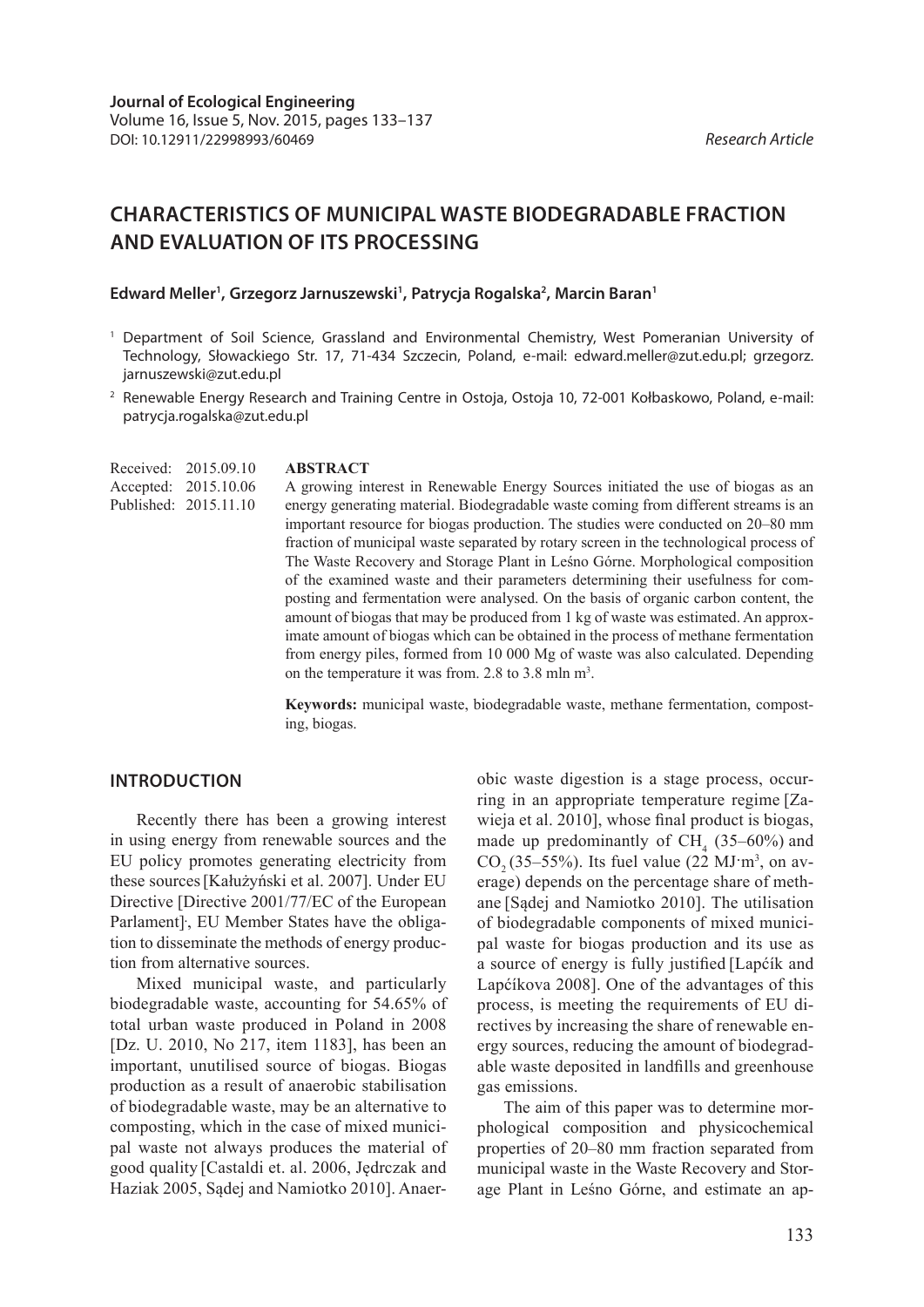proximate biogas output from energy piles made from the examined fraction.

### **MATERIALS AND METHODS**

The experiment was conducted on municipal waste fraction of 20–80 mm in diameter, separated by rotary screen in the technological process used in the Waste Recovery and Storage Plant in Leśno Górne. The studies were repeated 9 times from October 2008 to April 2009. During the analysis of morphological composition the following components were separated: organic waste of plant and animal origin, glass, plastics, metals, minerals, fraction < 10 mm.

Selected, dried and shredded organic waste was subjected to laboratory studies. Reaction was determined in  $H_2O$  and KCl, moisture by ovendrying method at the temperature 105 °C, loss on ignition by burning the material in a muffle furnace at the temperature 550 °C. The content of carbon and total nitrogen were obtained by means of an elemental analyser. The amounts of total forms of macro- (P, K, Mg, Ca, Na,) and microelements (Cu, Zn, Mn, Ni, Fe, Cd, Pb, Co) were determined after mineralisation in the mixture of  $HNO<sub>3</sub>+HClO<sub>4</sub>$  using atomic absorption spectophotometer, phosphorus -colorimetrically. The level of macro (P, K, Mg, Ca, Na,) and microelements (Cu, Zn, Mn, Ni, Fe, Cd, Pb, Co) soluble in HCl at the concentration 0.5 mol⋅dm<sup>-3</sup> was analysed using atomic absorption spectrophotometer , and phosphorus colorimetrically.

In order to estimate the amount of biogas generated from one kilogram of 20–80 mm waste fraction in the process of methane

fermentation, in energy piles, the following formula [Rolland and Scheibengraf 2003, Wandrasz and Landrat 2002] was used: Ge = 1,868  $\text{Co } (0,014T + 0,28)$  were: Ge  $[m^3 \text{ kg}^{-1}]$ – biogas amount, 1,868 – amount of biogas composed of  $CO_2$  and  $CH_4$ , generated from 1 kg of organic carbon  $(m^3 \text{ kg}^{-1} \text{Corg.})$ , Co – total amount of organic carbon in substrate (kg  $C \text{ kg}^{-1}$ ), T – temperature (°C). The weight of waste undergoing biodegradation was calculated on the basis of percentage content of organic waste, paper and cardboard in the total weight of 20–80 mm fraction, designated for biological digestion.

#### **DISCUSSION AND RESULTS**

Processing municipal solid waste in the form in which it is produced in households in Poland is not possible. At least initial, mechanical pre-treatment is necessary **[**Meller et al. 2007] and such a technology was used in the Municipal Waste Recovery and Storage Plant in Leśno Górne. The waste in this plant is separated by rotary screen into three fractions: < 20 mm, from 20 to 80 mm and above 80 mm. The fraction from 20 to 80 mm made up about 28% of total weight waste and was characterised by different content of particular components (Figure 1). Percentage share of particular components changed, depending on the season of year In this fraction, organic waste represented the highest mean share – 45%. Similar value for mixed municipal waste was given by [Kulczycka and Kowalski 2008]. The percentages of other components were as follows: small fraction <10 mm – 18.4%, glass – 13.7%, paper and cardboard –  $11.3\%$ , plastics –  $5.0\%$ , debris



**Figure 1.** Morphological composition of 20–80 mm fraction of municipal waste separated in Municipal Waste Recovery and Storage Plant in Leśno Górne from November 2008 to April 2009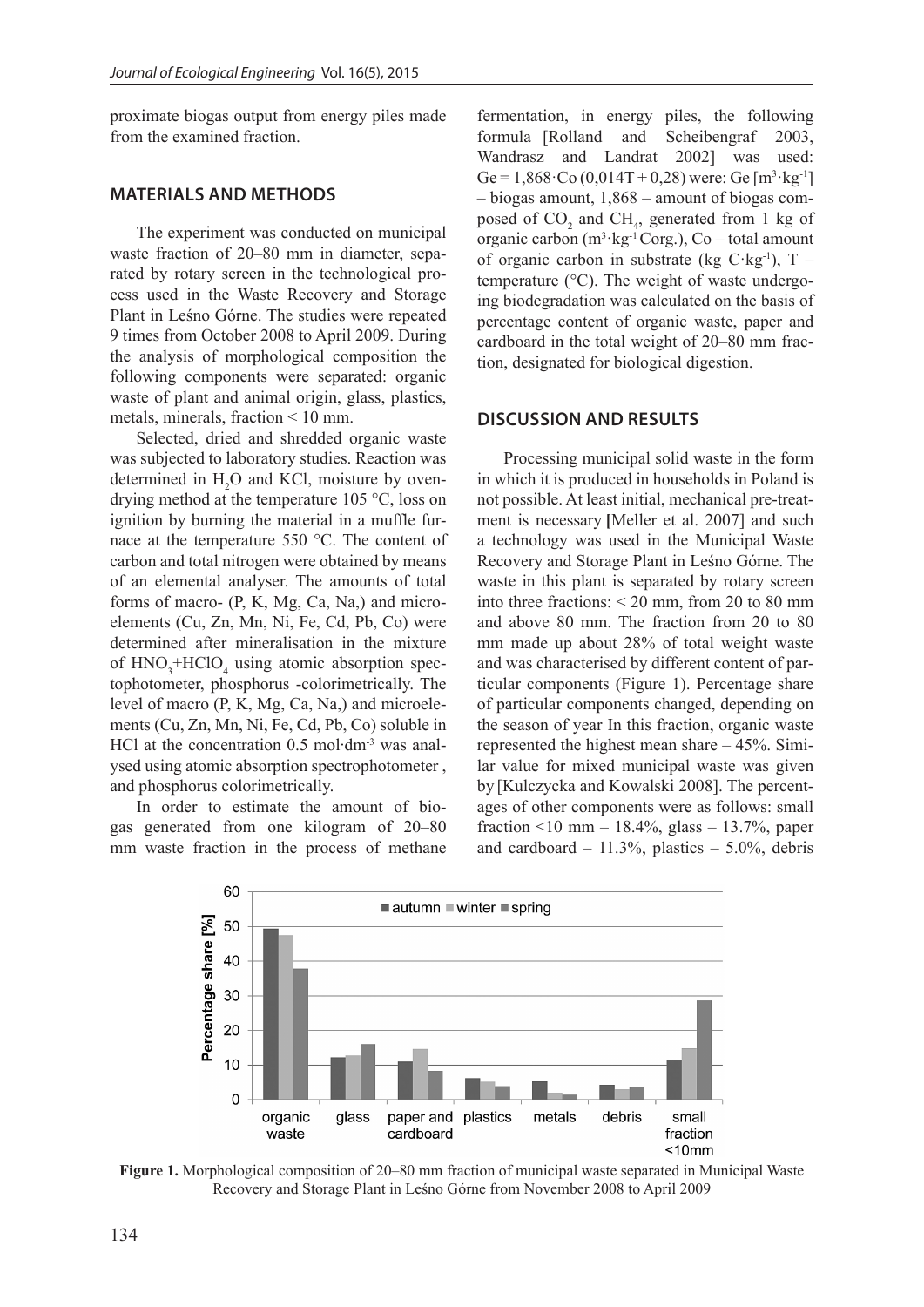$-3.7\%$ , metals  $-2.4\%$ . The pH analysis of examined waste fraction (Table 1) in terms of appropriate values for the process of fermentation confirmed that the obtained results allow for using this fraction as an energy pile material.

Taking into consideration the process of composting, the obtained pH values are slightly too low since it is assumed that the optimum value for this process is 6.5 **[**Den Boer et al. 2011]. The share of organic matter, measured as a loss on ignition was 72.47%. Such a high organic matter content in the analysed waste fraction proves its great usefulness both for the process of methane fermentation and composting [Den Boer et al. 2011, Szpadt and Jędrczak 2008]. Rolland and Scheibengraf [2003] report that the municipal waste produced in Germany contain from 170 to 220 g∙kg-1 of organic carbon but separated paper and cardboard 370, and kitchen waste even 430 g∙kg-1 of organic carbon. The content of organic carbon in the studied fraction ranged from. 320.3 to 367.8 g⋅kg<sup>-1</sup>. The mean moisture of waste amounted to 63.20% and should be regarded as optimal for the process of fermentation. The wastes under study are characterised by too narrow C/N ratio in relation to recommendations for composting and too wide C/P ratio [Den Boer et al. 2011].

However, narrow C/N ration does not rule out the application of fermentation for the utilisation of these wastes. N content (1.8%), P (converted to  $P_2O_5 - 0.65\%$ ) and K (converted to  $K_2O - 2.08\%$ ) qualify the analysed organic waste as useful for composting, whose final product will have the appropriate level of the above mentioned elements **[**Szpadt and Jędrczak 2008]. The content of macroelements, soluble in HCl at the concentration 0.5 mol∙dm-3 (Table 4), regarded as an available form, makes up from 42.7% (calcium) to 83.8% (potassium ) of their total amount, which indicates the good fertiliser properties of the end product of composting. The total content of heavy metals in organic waste varied.

Maximum total content of Ni and Pb exceed the admissible values for organic solid fertilisers [Dz. U. 2008, No 119, item 765]. However, their mean concentration in organic waste, even if we assume 1.5–2.0-fold concentration of Ni and Pb

**Table 1.** Reaction, loss on ignition, dry matter, moisture and total content of organic carbon, nitrogen and sulphur in samples of  $20 - 80$  mm waste fraction

| Value | pH               |      | Loss on<br>ignition | Dry matter | Moisture | $C_{\text{org}}$ | $N_{og}$            | S    | C: N | $C:$ S |
|-------|------------------|------|---------------------|------------|----------|------------------|---------------------|------|------|--------|
|       | H <sub>a</sub> O | KCI  | $(\% )$             |            |          |                  | $(g \cdot kg^{-1})$ |      |      |        |
| min.  | 5.45             | 5.80 | 50.05               | 33.19      | 55.72    | 320.3            | 12.56               | 2.64 | 16.2 | 45.9   |
| max.  | 6.14             | 6.20 | 85.71               | 44.28      | 69.96    | 367.8            | 22.75               | 7.74 | 26.2 | 129.9  |
| mean  |                  |      | 72.47               | 36.80      | 63.20    | 342.9            | 18.11               | 3.95 | 19.4 | 96.3   |
| S     |                  |      | 10.42               | 4.35       | 4.35     | 14.2             | 14.20               | 1.60 | 3.6  | 28.1   |

**Table 2.** Content of macroelements soluble in mixture of concentrated  $HNO_3 + HClO_4$  in samples of  $20 - 80$  mm waste fraction

| Value  |                     |       |        | Mg   | Na   |  |  |  |
|--------|---------------------|-------|--------|------|------|--|--|--|
|        | $(g \cdot kg^{-1})$ |       |        |      |      |  |  |  |
| min.   | 2.33                | 10.30 | 33.79  | 1.83 | 3.41 |  |  |  |
| max.   | 4.31                | 23.08 | 163.10 | 3.41 | 5.42 |  |  |  |
| mean   | 2.85                | 17.31 | 71.47  | 2.41 | 4.20 |  |  |  |
| ົ<br>◡ | 0.63                | 4.77  | 39.72  | 0.50 | 0.64 |  |  |  |

**Table 3.** Content of trace elements soluble in  $HNO_3 + HClO_4$  in samples of 20 – 80 mm waste fraction

| Value | Fe                        | Zn   | Mn    | Cu    | Ni    | Pb     | Co   | Cd    |
|-------|---------------------------|------|-------|-------|-------|--------|------|-------|
|       | $(mg \cdot kg^{-1} d.m.)$ |      |       |       |       |        |      |       |
| min.  | 2302                      | 317  | 77.6  | 17.6  | 15.8  | 16.1   | 1.82 | 0.404 |
| max.  | 9660                      | 1320 | 238.7 | 126.8 | 80.6  | 383.1  | 4.99 | 1.919 |
| mean  | 4543                      | 596  | 157.2 | 46.8  | 29.98 | 74.61  | 3.05 | 0.940 |
| S     | 2856                      | 330  | 6.1   | 33.0  | 20.27 | 117.30 | 1.00 | 0.468 |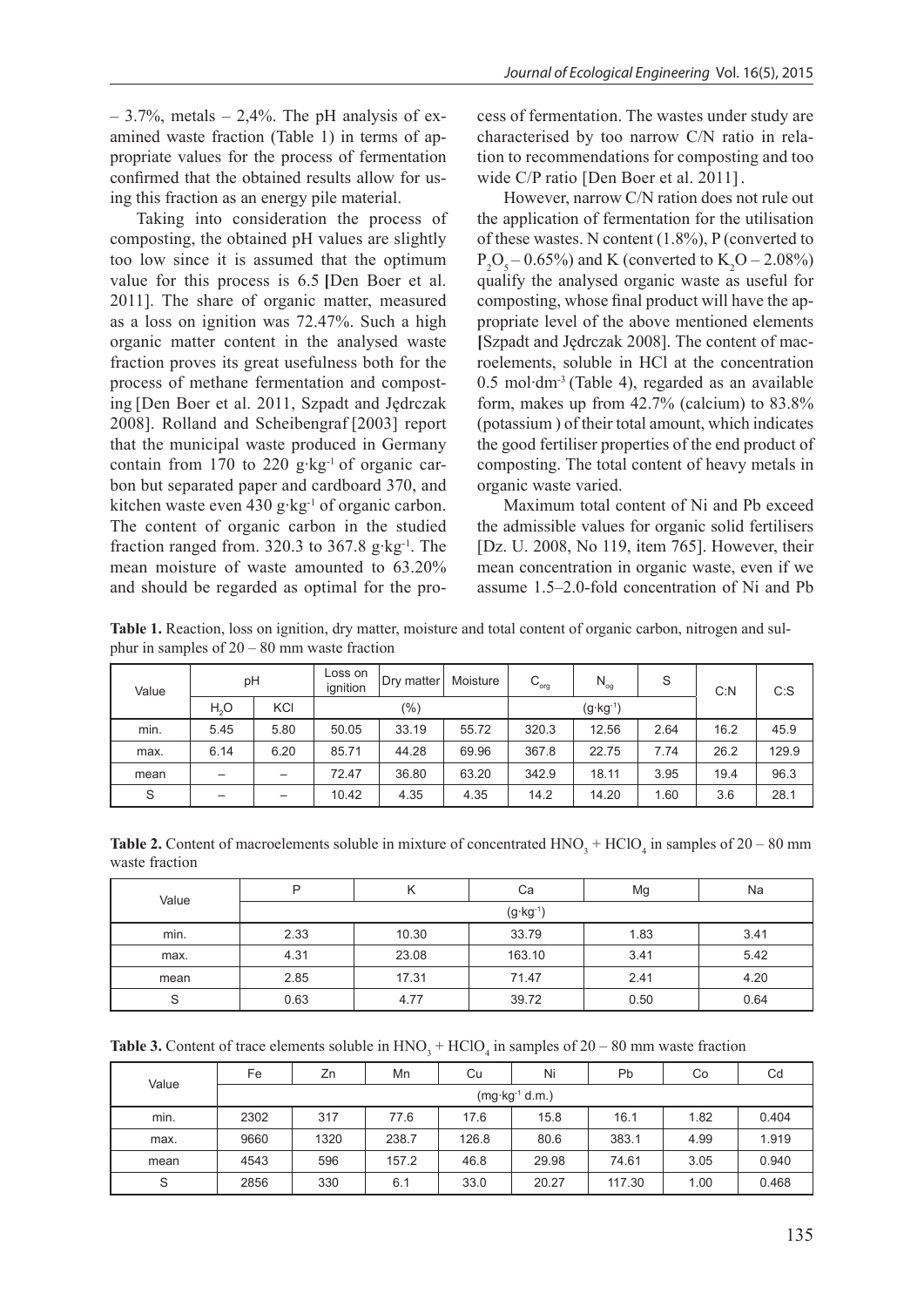|       | P                   | м     | Сa    | Mg   | Na   |  |  |  |  |
|-------|---------------------|-------|-------|------|------|--|--|--|--|
| Value | $(g \cdot kg^{-1})$ |       |       |      |      |  |  |  |  |
| min.  | 9.09<br>1.13        |       | 14.42 | 1.45 | 1.91 |  |  |  |  |
| max.  | 2.11                | 17.80 | 77.42 | 2.52 | 4.61 |  |  |  |  |
| mean  | 1.50                | 14.27 | 30.93 | 1.83 | 2.95 |  |  |  |  |
| S     | 0.33                | 3.88  | 19.17 | 0.39 | 0.88 |  |  |  |  |

**Table 4.** Content of macroelements soluble in HCl at concentration 0.5 mol∙dm-3 in samples of 20–80 mm waste fraction

**Table 5.** Content of trace elements soluble in HCl at concentration 0.5 mol∙dm-3 in samples of 20-80 mm waste fraction

| Value | Fe                        | Zn  | Mn    | Cu   | Ni   | Pb    | Co   | Cd    |  |
|-------|---------------------------|-----|-------|------|------|-------|------|-------|--|
|       | $(mg \cdot kg^{-1} d.m.)$ |     |       |      |      |       |      |       |  |
| min.  | 610                       | 266 | 64.6  | 8.4  | 8.2  | 11.4  | 0.32 | 0.247 |  |
| max.  | 2868                      | 824 | 194.4 | 66.1 | 20.6 | 282.3 | 1.55 | 1.148 |  |
| mean  | 1160                      | 423 | 108.8 | 23.9 | 17.4 | 55.1  | 0.68 | 0.536 |  |
| S     | 786                       | 169 | 44.6  | 17.7 | 7.1  | 86.6  | 0.38 | 0.284 |  |

in the product[Szpadt and Jędrczak 2008], shows that the limit values will not be exceeded.

The total Cd content of investigated substrate does not exceed the permissible concentration for solid organic fertilisers, whereas the content of macroelements soluble in HCl at the concentration 0.5 mol∙dm-3 (Table 5) and percentages of Zn, Pb, Mn, Ni and Cd (76.9– 60.0%) in their total content, may mean their elevated concentration in the plants fertilised with produced compost.

In order to estimate an approximate biogas output resulting from the fermentation process of 20–80 mm waste fraction (mean share of organic matter  $-56.3\%$ ) the pile of total weight 10 000 Mg was chosen. Taking into consideration the amount of processed mixed municipal waste in Leśno Górne (30 000 Mg) and the percentage (27.8%) of 20–80 mm fraction separated from this waste [Meller and Rogalska 2008], it can be stated that the formation of energy pile will last about. 13.5 month and the mass of organic waste will reach 5630 Mg. The determined level of organic carbon, in examined organic waste was on average 0.343 kg  $C \cdot kg^{-1}$  of waste fraction. On the basis of the above presented formula, it was found that the estimated biogas output from the pile with the above given parameters may reach from 2 761 996 m<sup>3</sup> for mesophillic process to 3 766 359 m<sup>3</sup> for thermophillic process. On the assumption that  $CH<sub>4</sub>$  content will amount to 65%, it is possible to obtain about 1.8 and 2.5 mln  $m<sup>3</sup>$  of methane, respectively.

## **CONCLUSIONS**

- 1. In morphological composition of separated 20–80 mm fraction, 56.3% of biodegradable waste was found..
- 2. Narrow C:N (19.4:1) in the examined waste and slightly acid reaction are optimal for the process of methane fermentation but are not favourable for composting.
- 3. Both organic matter content of the analysed waste fraction (72.47%), and its moisture (63.20%) prove that it is an excellent material for biological processing.
- 4. The analysis of separated fraction, shows that there is no exceedance in the mean amount of cadmium, lead and nickel, in relation to the guidelines for the waste designated for biological digestion.
- 5. Estimated amount of biogas obtained as a result of methane fermentation from energy piles of 10 000 Mg of 20–80 mm waste fraction may reach from about 2.8 to 3.8 mln  $m^3$ , depending on temperature.

## **REFERENCES**

- 1. Castaldi P., Santona L., Melis P. 2006. Evolution of heavy metals mobility during municipial solid waste composting. Frasenius Environmental Bulletin 15 (9b), 1133–1140.
- 2. Den Boer E., Den Boer J., Szpadt R. 2011. Solid Waste Management. Environmental Quality Man-